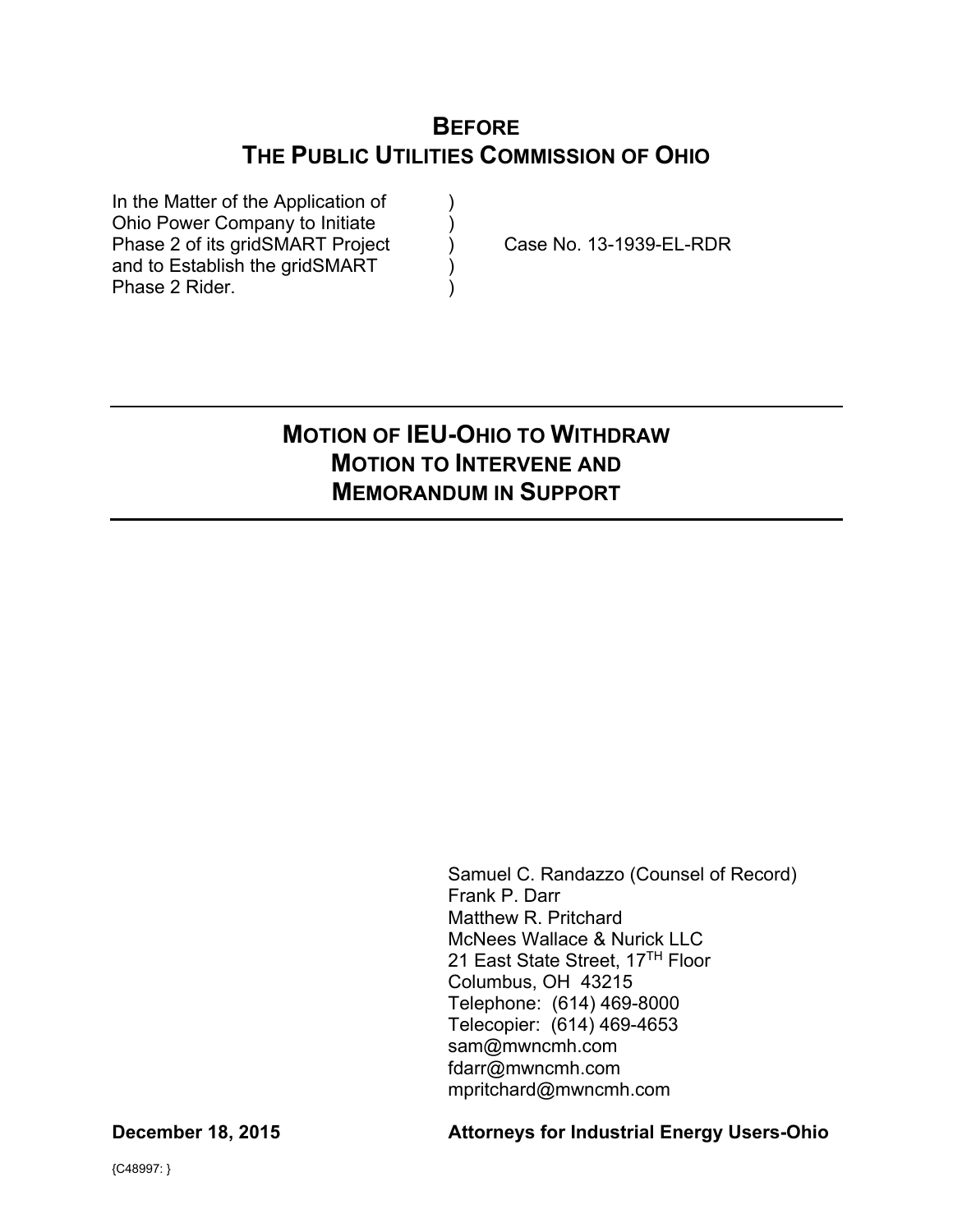## **BEFORE THE PUBLIC UTILITIES COMMISSION OF OHIO**

In the Matter of the Application of  $\qquad)$ Ohio Power Company to Initiate ) Phase 2 of its gridSMART Project (a) Case No. 13-1939-EL-RDR and to Establish the gridSMART Phase 2 Rider. )

## **MOTION OF INDUSTRIAL ENERGY USERS-OHIO TO WITHDRAW ITS MOTION TO INTERVENE**

 Industrial Energy Users-Ohio ("IEU-Ohio") hereby moves to withdraw its Motion to Intervene as a party to the above-captioned proceeding. As detailed in the Memorandum in Support, IEU-Ohio has elected to end its participation in this proceeding.

Respectfully submitted,

 */s/ Matthew R. Pritchard*  Samuel C. Randazzo (Counsel of Record) (Reg. No. 0016386) Frank P. Darr (Reg. No. 0025469) Matthew R. Pritchard (Reg. No. 0088070) McNees Wallace & Nurick LLC 21 East State Street, 17<sup>TH</sup> Floor Columbus, OH 43215 Telephone: (614) 469-8000 Telecopier: (614) 469-4653 sam@mwncmh.com fdarr@mwncmh.com mpritchard@mwncmh.com

**Attorneys for Industrial Energy Users-Ohio**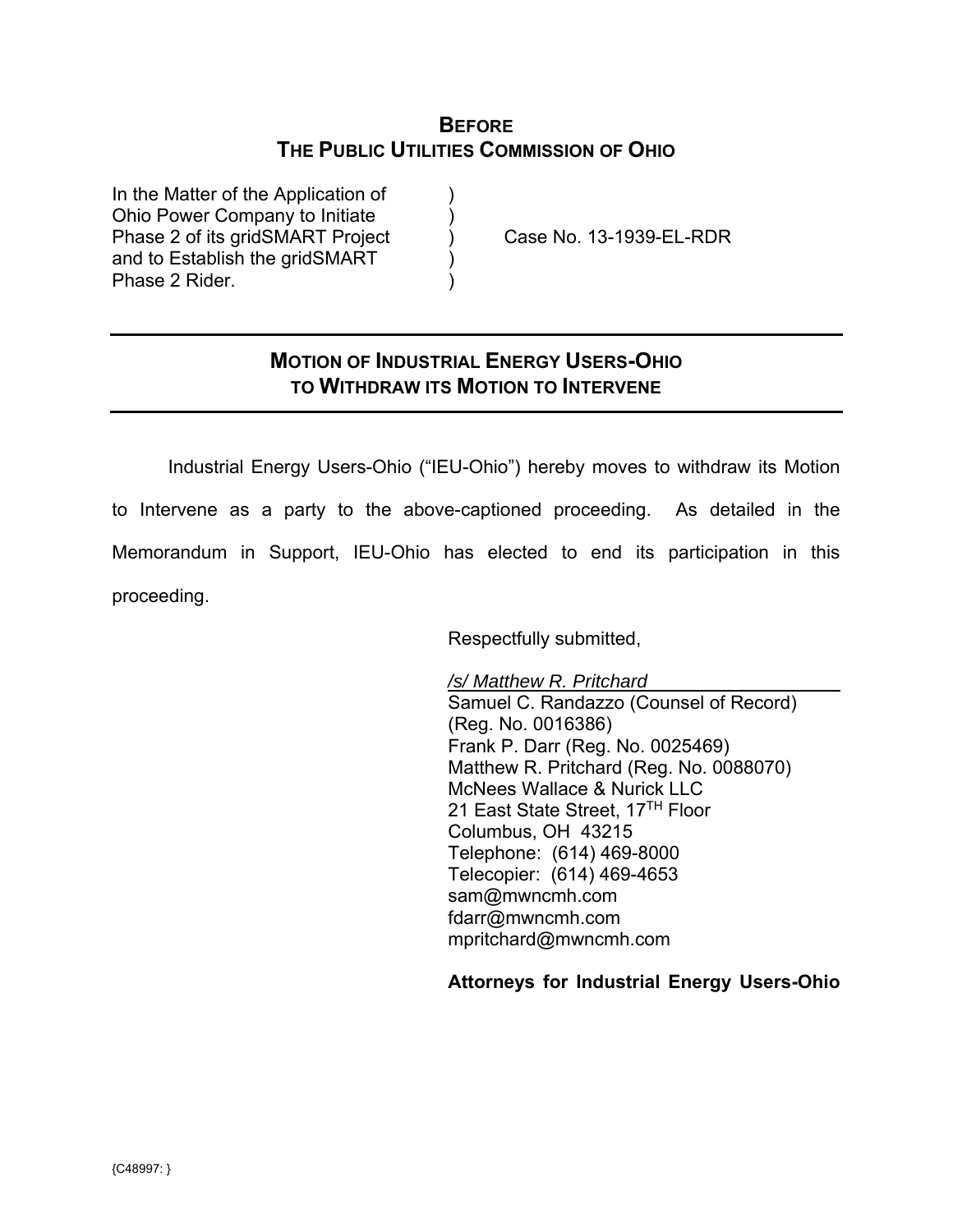## **BEFORE THE PUBLIC UTILITIES COMMISSION OF OHIO**

In the Matter of the Application of  $\qquad)$ Ohio Power Company to Initiate ) Phase 2 of its gridSMART Project (a) Case No. 13-1939-EL-RDR and to Establish the gridSMART Phase 2 Rider.

## **MEMORANDUM IN SUPPORT**

On October 10, 2013, IEU-Ohio filed a Motion to Intervene in the abovecaptioned proceeding. The Public Utilities Commission of Ohio ("Commission") has not yet ruled on IEU-Ohio's Motion. At this time, IEU-Ohio has elected to end its participation in this proceeding. Accordingly, IEU-Ohio respectfully requests that the Commission grant this Motion to Withdraw its Motion to Intervene.

Respectfully submitted,

 */s/ Matthew R. Pritchard*  Samuel C. Randazzo (Counsel of Record) (Reg. No. 0016386) Frank P. Darr (Reg. No. 0025469) Matthew R. Pritchard (Reg. No. 0088070) McNees Wallace & Nurick LLC 21 East State Street, 17<sup>TH</sup> Floor Columbus, OH 43215 Telephone: (614) 469-8000 Telecopier: (614) 469-4653 sam@mwncmh.com fdarr@mwncmh.com mpritchard@mwncmh.com

**Attorneys for Industrial Energy Users-Ohio**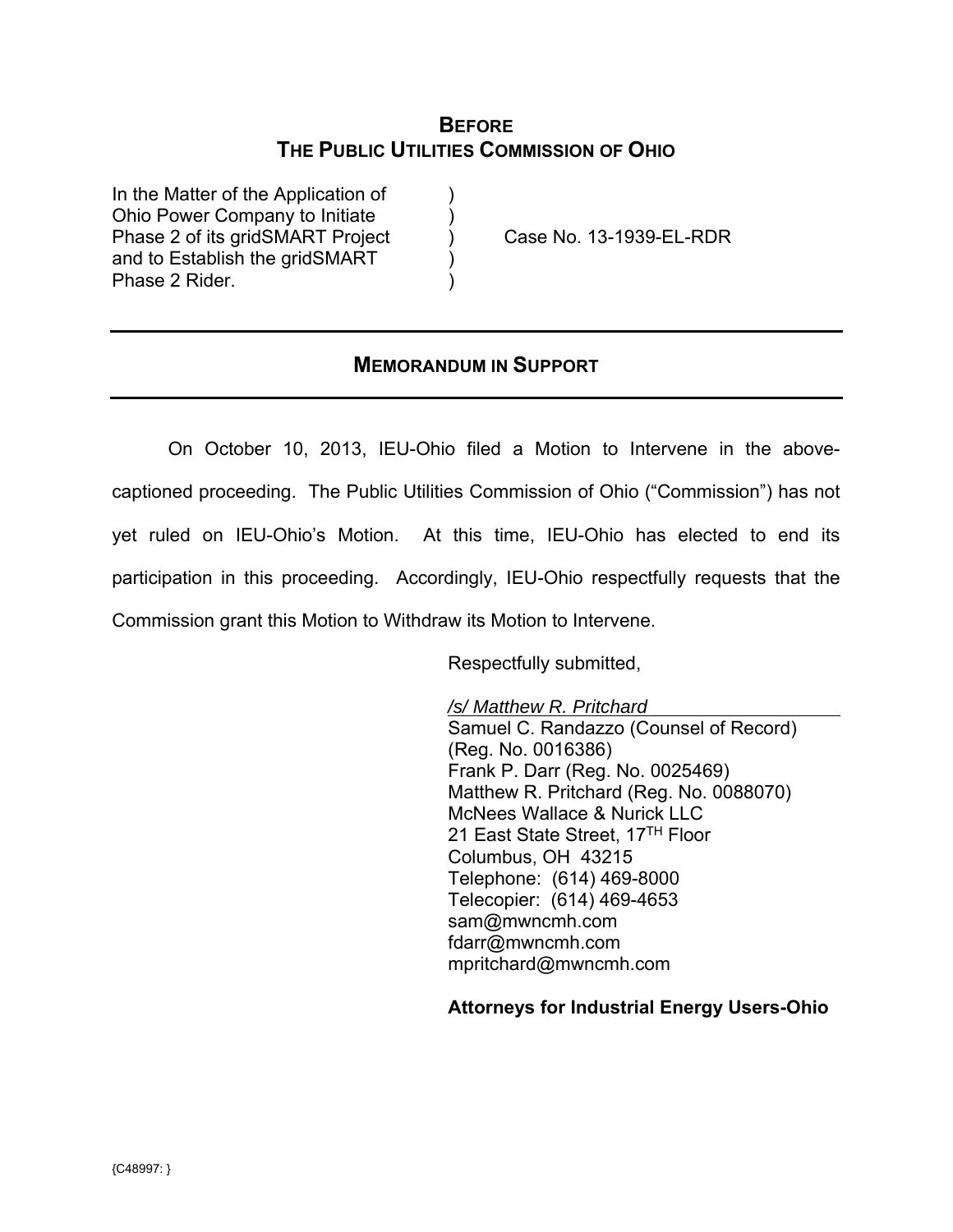## **CERTIFICATE OF SERVICE**

In accordance with Rule 4901-1-05, Ohio Administrative Code, the PUCO's e-filing system will electronically serve notice of the filing of this document upon the following parties. In addition, I hereby certify that a service copy of the foregoing *Motion of Industrial Energy Users-Ohio to Withdraw its Motion to Intervene and Memorandum in Support* was sent by, or on behalf of, the undersigned counsel for IEU-Ohio to the following parties of record this 18<sup>th</sup> day of December 2015, *via* electronic transmission.

Steven T. Nourse Matthew J. Satterwhite Yazen Alami American Electric Power 1 Riverside Plaza, 29<sup>th</sup> Floor Columbus, OH 43215 stnourse@aep.com yalami@aep.com mjsatterwhite@aep.com

#### **COUNSEL FOR OHIO POWER COMPANY**

Terry L. Etter, Counsel of Record Kyle L. Kern Assistant Consumers' Counsel Office of the Ohio Consumers' Counsel 10 West Broad Street, Suite 1800 Columbus, OH 43215 Terry.etter@occ.ohio.gov Kyle.kern@occ.ohio.gov

**COUNSEL FOR THE OFFICE OF THE OHIO CONSUMERS' COUNSEL**

*/s/ Matthew R. Pritchard*  Matthew R. Pritchard

Colleen L. Mooney Ohio Partners for Affordable Energy 231 West Lima Street Findlay, OH 45839 cmooney@ohiopartners.org

#### **COUNSEL FOR OHIO PARTNERS FOR AFFORDABLE ENERGY**

John Finnigan Senior Regulatory Attorney Environmental Defense Fund 128 Winding Brook Lane Terrace Park, OH 45174 jfinnigan@edf.org

### **COUNSEL FOR ENVIRONMENTAL DEFENSE FUND**

Trent A. Dougherty, Counsel of Record Ohio Environmental Council 1207 Grandview Avenue, Suite 201 Columbus, OH 43212-3449 tdougherty@theoec.org

**COUNSEL FOR THE OHIO ENVIRONMENTAL COUNCIL**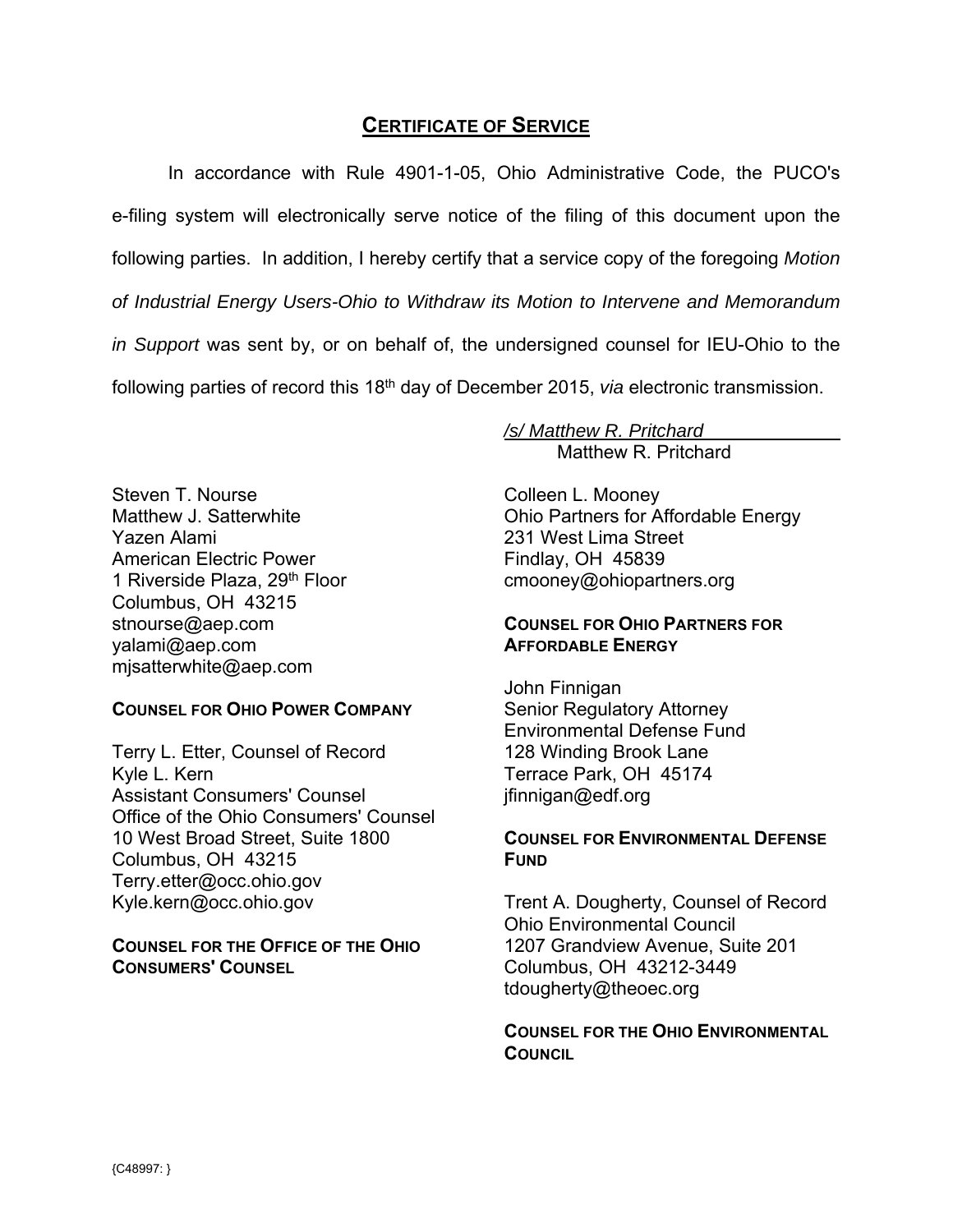Matthew White Interstate Gas Supply, Inc. 6100 Emerald Parkway Dublin, OH 43016 mswhite@igsenergy.com

Mark A. Whitt Andrew J. Campbell Whitt Sturtevant LLP The KeyBank Building, Suite 1590 88 East Broad Street Columbus, OH 43215 whitt@whitt-sturtevant.com Campbell@whitt-sturtevant.com

#### **COUNSEL FOR INTERSTATE GAS SUPPLY, INC.**

Richard L. Sites General Counsel & Sr. Director of Health Policy Ohio Hospital Association 155 East Broad Street, 15<sup>th</sup> Floor Columbus, OH 43215-3620 ricks@ohanet.org

Thomas J. O'Brien Bricker & Eckler LLP 100 South Third Street Columbus, OH 43215 tobrien@bricker.com

#### **COUNSEL FOR OHIO HOSPITAL ASSOCIATION**

M. Howard Petricoff, Counsel of Record Gretchen L. Petrucci Vorys, Sater, Seymour and Pease LLP 52 East Gay Street Columbus, OH 43216-1008 mhpetricoff@vorys.com glpetrucci@vorys.com

**COUNSEL FOR THE RETAIL ENERGY SUPPLY ASSOCIATION**

Jennifer L. Lause Direct Energy 21 East State Street, Suite 1950 Columbus, OH 43215 Jennifer.lause@directenergy.com

### **COUNSEL FOR DIRECT ENERGY SERVICES, LLC AND DIRECT ENERGY BUSINESS, LLC**

Madeline Fleisher Environmental Law & Policy Center 21 West Broad St., Suite 500 Columbus, OH 43215 mfleisher@elpc.org

#### **COUNSEL FOR ENVIRONMENTAL LAW & POLICY CENTER**

Mark A. Hayden Associate General Counsel Scott J. Casto FirstEnergy Service Company 76 South Main Street Akron, OH 44308 haydenm@firstenergycorp.com scasto@firstenergycorp.com

#### **COUNSEL FOR FIRSTENERGY SOLUTIONS CORP.**

Werner Margard Assistant Attorneys General Public Utilities Section 180 E. Broad Street, 6<sup>th</sup> Floor Columbus, OH 43215-3793 werner.margard@puc.state.oh.us

#### **COUNSEL FOR THE STAFF OF THE PUBLIC UTILITIES COMMISSION OF OHIO**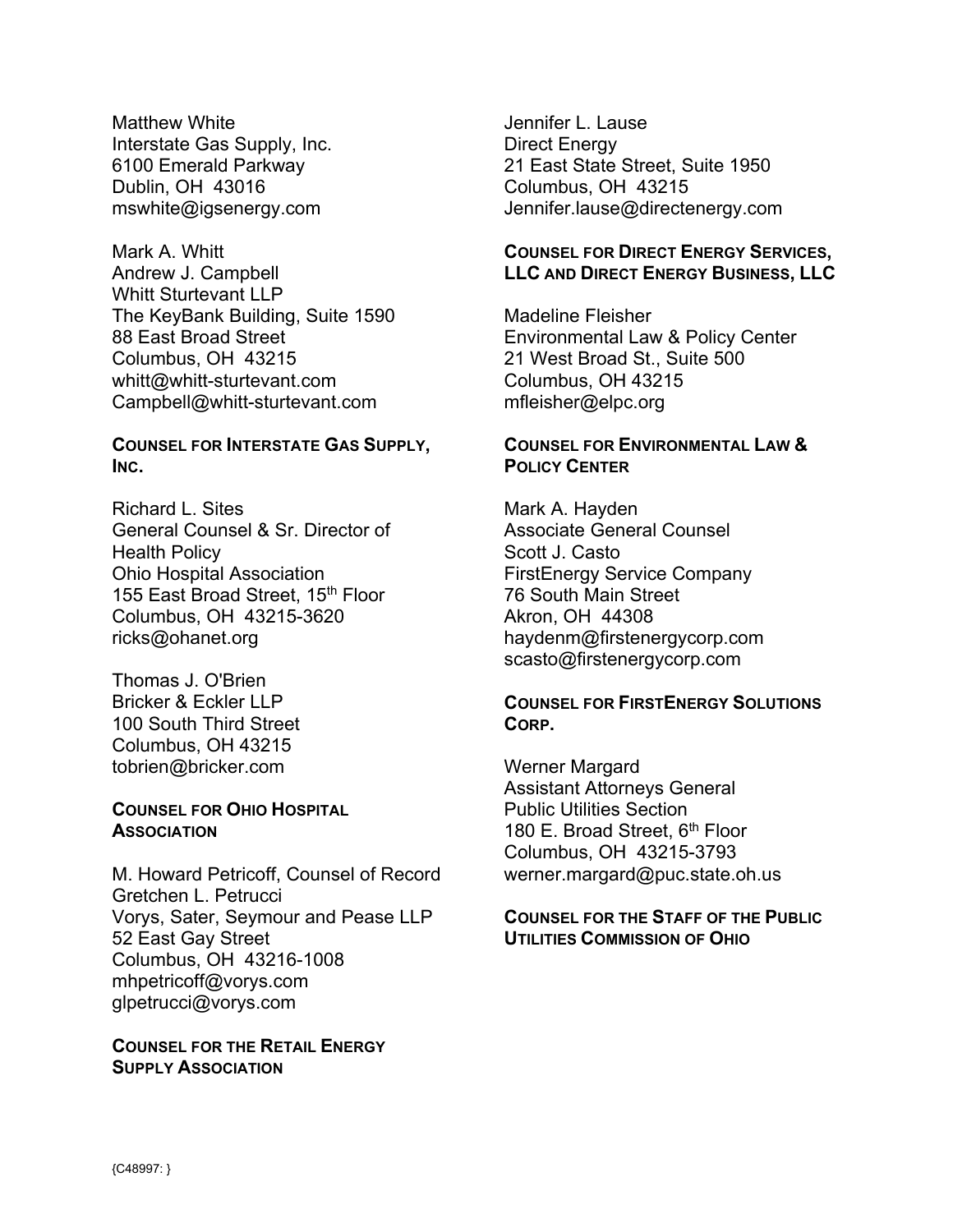Sarah Parrot Attorney Examiner Public Utilities Commission of Ohio 180 East Broad Street, 12<sup>th</sup> Floor Columbus, OH 43215 Sarah.Parrot@puc.state.oh.us

## **ATTORNEY EXAMINER**